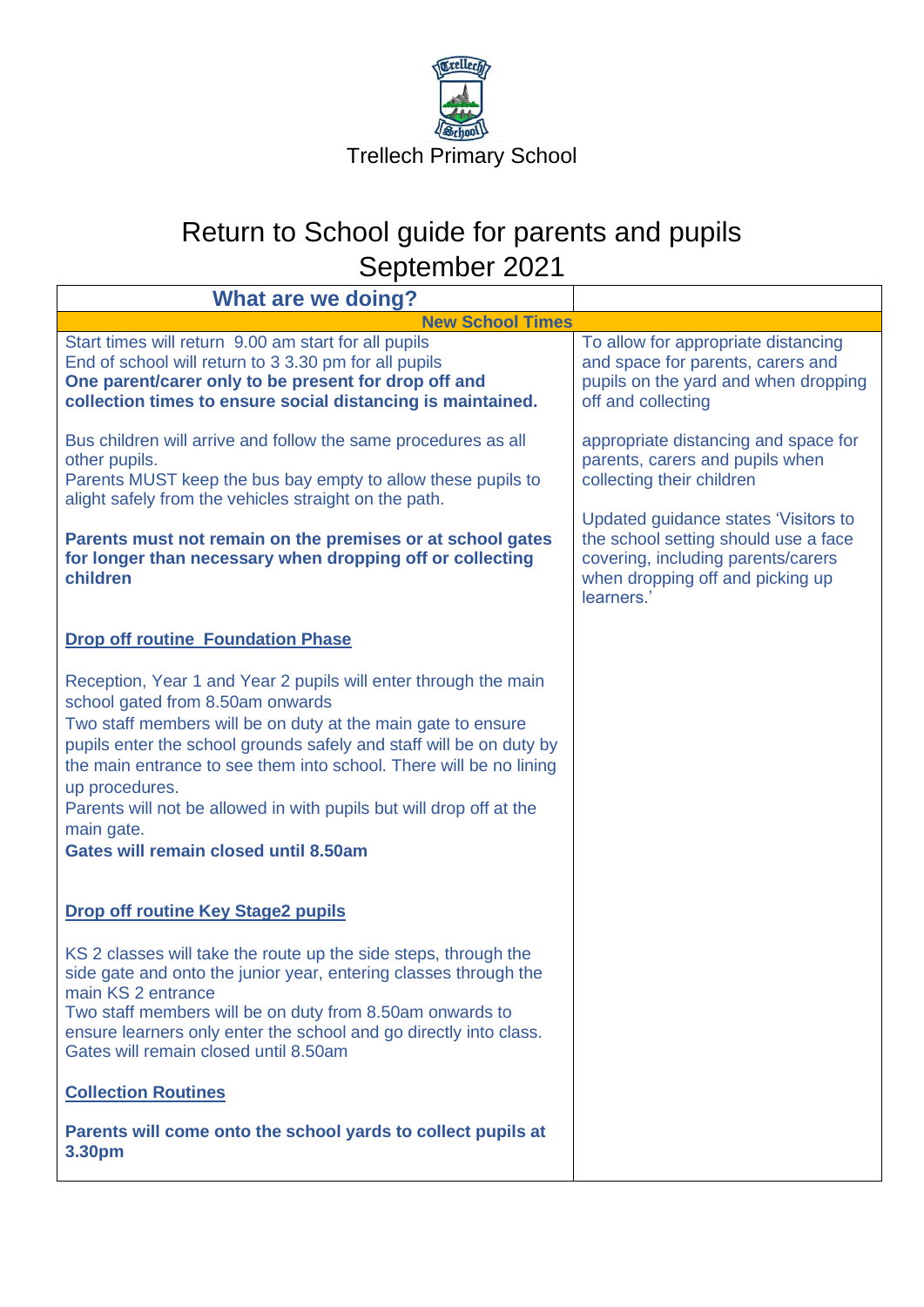

| Staff will release children to the parents at designated areas on<br>the school yards                                                                                                                                              |                                                                                                                                                                  |
|------------------------------------------------------------------------------------------------------------------------------------------------------------------------------------------------------------------------------------|------------------------------------------------------------------------------------------------------------------------------------------------------------------|
| Collection areas for year groups Will be clearly marked on<br>playground so that parents know where to stand.                                                                                                                      |                                                                                                                                                                  |
| <b>Foundation Phase</b><br>Children will be collected from identified points on the main infant<br>and junior yards by parents - Rec from their entrance, Yr. 1 from<br>the main FP entrance, Yr. 2 from the main school entrance. |                                                                                                                                                                  |
| <b>Key Stage 2</b><br>Years 3 and 4 will be released from their classroom fire doors,<br>Year 4 from the main KS entrance and Yr. 6 from the secondary<br>KS entrance near the cloakrooms                                          |                                                                                                                                                                  |
| Lion Gate will re-open to allow parents access onto the KS2 yard                                                                                                                                                                   |                                                                                                                                                                  |
| Where parents need to collect from both phases, please collect<br>infant children first before moving to the Key Stage 2 yard.                                                                                                     |                                                                                                                                                                  |
| Bus children will move to respective classrooms and be taken<br>from there to the buses                                                                                                                                            |                                                                                                                                                                  |
|                                                                                                                                                                                                                                    |                                                                                                                                                                  |
| <b>Social Distancing Protocols for drop off and collection</b>                                                                                                                                                                     |                                                                                                                                                                  |
| Start times will return 9.00 am start for all pupils<br>End of school will return to 3 3.30 pm for all pupils<br>One parent only to be present for drop off and collection times to<br>ensure social distancing is maintained.     | It is vital that parents support school's<br>systems to adhere to appropriate<br>social distancing and safety, being on<br>time to drop off and collect children |
| Parents MUST keep the busy bay empty to allow these pupils to<br>alight safely from the vehicles straight on the path.                                                                                                             |                                                                                                                                                                  |
| Parents must not remain on the premises or at school gates for<br>longer than necessary when dropping off or collecting children                                                                                                   | Only one parent / carer/ known family<br>member is to be present at drop off                                                                                     |
| Parents and carers will not be allowed into or enter the school<br>building (unless they have a pre-arranged appointment, which<br>should be conducted safely)                                                                     | and collection times to reduce the<br>number of people present                                                                                                   |
| No family should use drop off and collection times as an<br>opportunity to catch up or stop to chat with friends and neighbours                                                                                                    | Parents must not gather at entrance<br>gates and/or doors, or enter the site                                                                                     |
| We are asking all parents to help to protect the school community<br>by: $-$<br>1. Wearing masks the whole time during drop off and collection<br>2. Adhering to strict social distancing measures                                 | (unless they have a pre-arranged<br>appointment, which should be<br>conducted safely)                                                                            |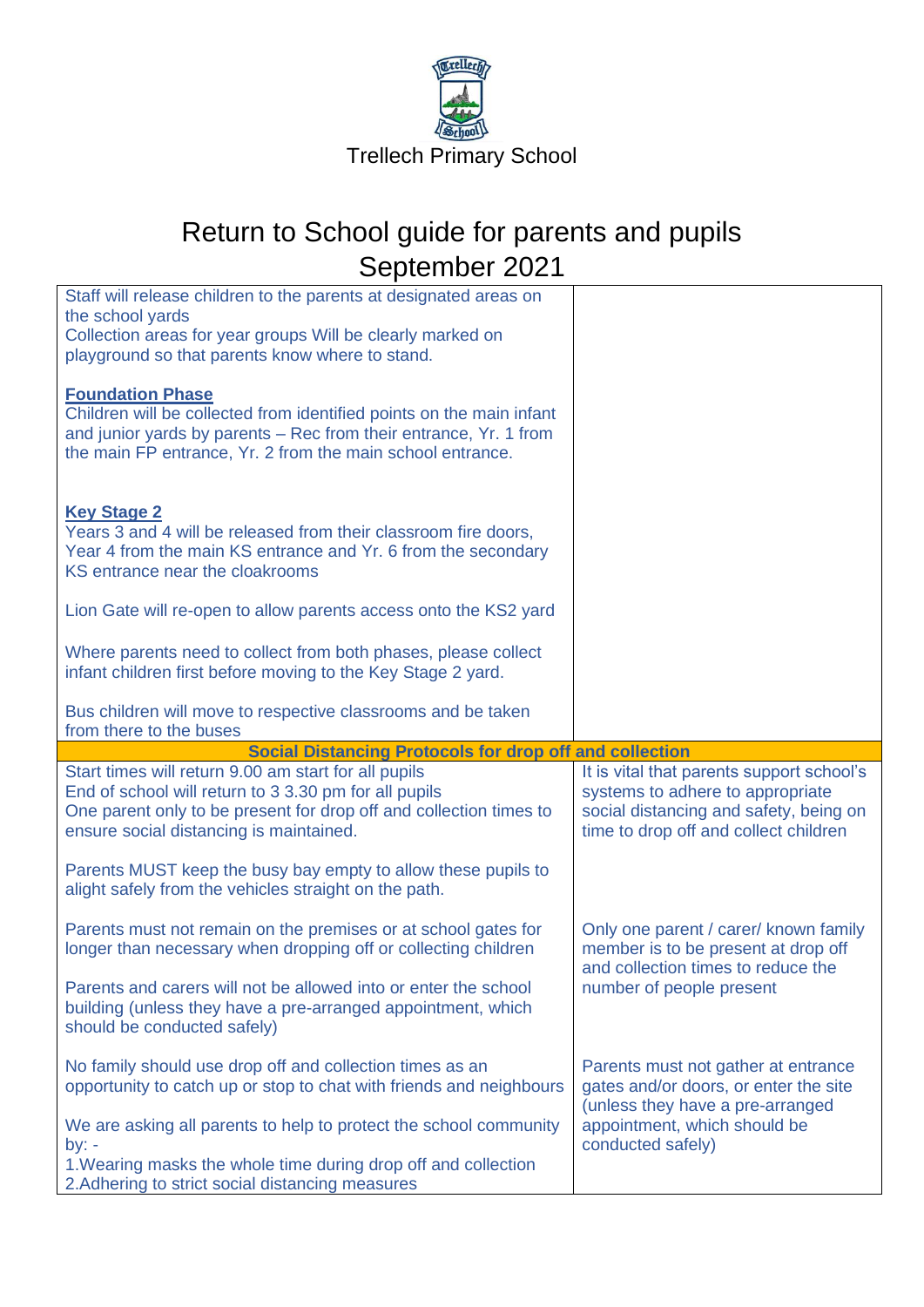

| <b>Breaks &amp; Lunches</b>                                                                                                                                                                                                                                                                                                                                                                                                                                                                                                                                                                                  |                                                                                                                                                                                                                                  |
|--------------------------------------------------------------------------------------------------------------------------------------------------------------------------------------------------------------------------------------------------------------------------------------------------------------------------------------------------------------------------------------------------------------------------------------------------------------------------------------------------------------------------------------------------------------------------------------------------------------|----------------------------------------------------------------------------------------------------------------------------------------------------------------------------------------------------------------------------------|
| Lunchtimes will take place over a one-and-a-half-hour period and<br>be supervised by school staff and Midday supervisors<br>All pupils to have lunch in school hall to access full menu. This will<br>be done in Year group tables and over two sittings with cleaning<br>of tables and seats in between each sitting using LA approved<br>cleaning products<br>sitting 1 Rec, Years 3 & 4,<br>Sitting 2 Year 1, 2, 5 & 6<br>Play times will continue for one and half hours for all pupils to<br>have time in and out of the school hall, although teaching time will<br>not be affected by this extension. | This will reduce the amount of people<br>moving around the school at any one<br>time and will help to ensure that each<br>'group' remains together.<br>Having multiple groups in the hall<br>eating lunch is too much of a risk. |
| Pupils who bring a packed lunch to eat in a wipeable plastic<br>container with all rubbish to be taken home. Pupils will need to<br>bring a filled water bottle, lunch, drink and morning healthy snack<br>if required                                                                                                                                                                                                                                                                                                                                                                                       |                                                                                                                                                                                                                                  |
| Our school kitchen will provide meals as per the LA menus.                                                                                                                                                                                                                                                                                                                                                                                                                                                                                                                                                   | No water fountain access in school to<br>prevent risk of germs and                                                                                                                                                               |
| Lunch will be eaten outdoors where possible during nice weather.                                                                                                                                                                                                                                                                                                                                                                                                                                                                                                                                             | contamination.                                                                                                                                                                                                                   |
| <b>Water Bottles</b>                                                                                                                                                                                                                                                                                                                                                                                                                                                                                                                                                                                         |                                                                                                                                                                                                                                  |
| We continue to be unable to allow children to refill water bottles<br>from the water fountain as these remain a COVID 19 risk - as<br>soon as we are able to re0nstate this facility we will do so. It is<br>worth packing an additional water bottle on the days that your<br>child does PE, especially in the warmer weather.<br>Please be advised that only water is allowed in classrooms<br>throughout the day. Pupils may bring additional drinks for                                                                                                                                                  | This is a LA decision for all primary<br>schools within Monmouthshire<br>No water fountain access in school to<br>prevent risk of germs and<br>contamination.                                                                    |
| lunch time.                                                                                                                                                                                                                                                                                                                                                                                                                                                                                                                                                                                                  |                                                                                                                                                                                                                                  |
| <b>Classroom organisation</b>                                                                                                                                                                                                                                                                                                                                                                                                                                                                                                                                                                                |                                                                                                                                                                                                                                  |
| From September 1 <sup>st</sup> contact groups or 'bubbles' will no longer be<br>as strict although where possible year groups will still work<br>individually to support TTP identification<br>Small group for Literacy will commence because the school is<br>able to monitor contacts.                                                                                                                                                                                                                                                                                                                     | WG guidance advises<br>Bubbles or contact groups will no<br>longer be recommended, however,<br>where possible some restriction of<br>contact groups will remain                                                                  |
| Foundation Phase pupils will be able to mix on the school yard for<br>breaks                                                                                                                                                                                                                                                                                                                                                                                                                                                                                                                                 | to minimise risks                                                                                                                                                                                                                |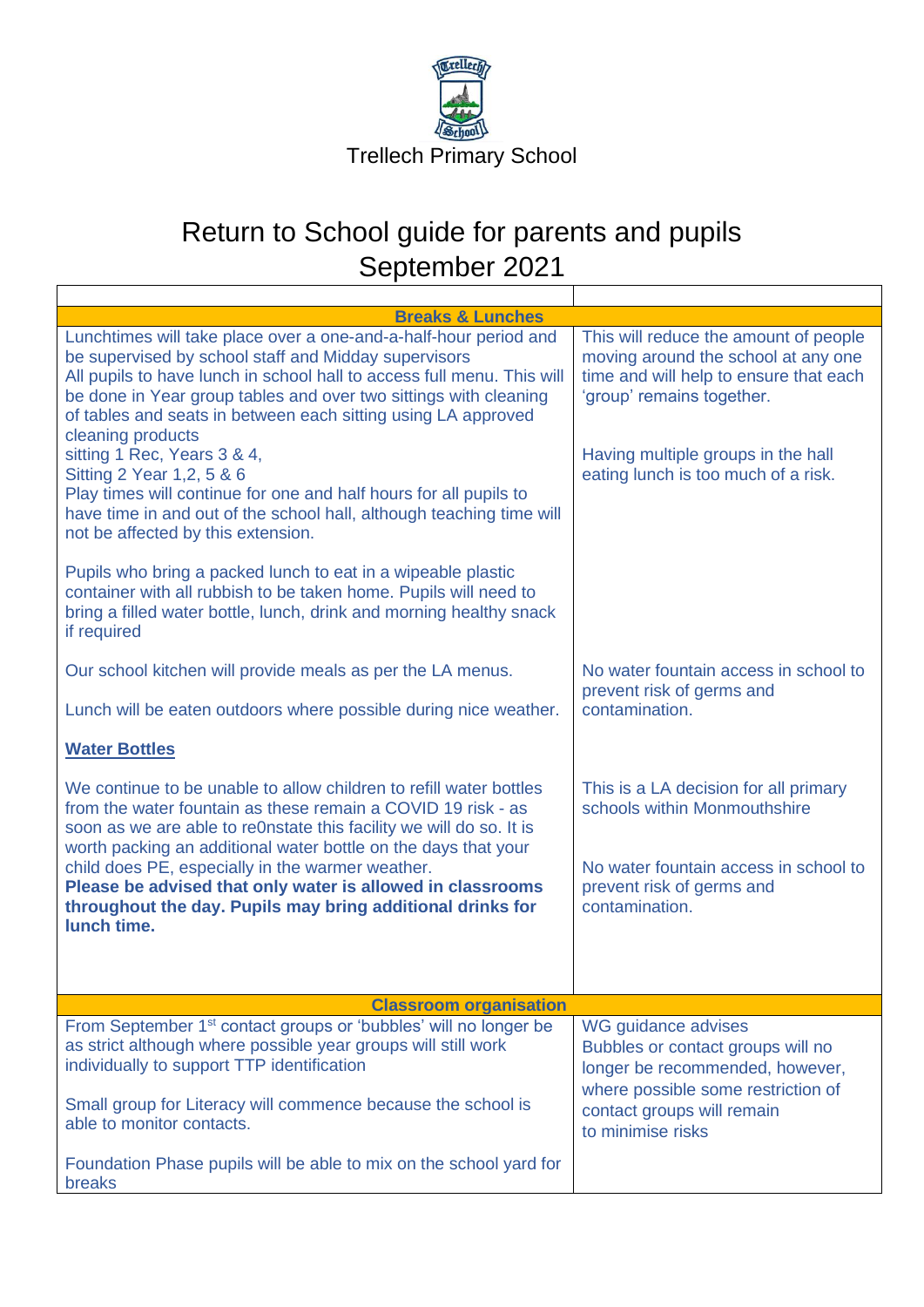

| yard for breaks<br>maintain distance from learners and<br>Communal areas within school will now be utilised by pupils in line<br>other staff as much as possible<br>with an agreed timetable (eg infant and junior libraries and wet<br>areas). These spaces will be cleaned daily in readiness for<br>different year groups on different days<br>Breakfast Club pupils will remain in Year groups<br>to maintain social distancing and support TTP strategy<br><b>Where possible, the same teaching staff and support staff will be</b><br>assigned to each group and, as far as possible, stay the same<br>during the school day, although some staff will operate<br>across different classes and year groups in order to facilitate the<br>delivery of the school timetable |  |
|---------------------------------------------------------------------------------------------------------------------------------------------------------------------------------------------------------------------------------------------------------------------------------------------------------------------------------------------------------------------------------------------------------------------------------------------------------------------------------------------------------------------------------------------------------------------------------------------------------------------------------------------------------------------------------------------------------------------------------------------------------------------------------|--|
| Children will use the same classroom or area of a setting<br>throughout the session wherever possible                                                                                                                                                                                                                                                                                                                                                                                                                                                                                                                                                                                                                                                                           |  |
| <b>Recording absences</b>                                                                                                                                                                                                                                                                                                                                                                                                                                                                                                                                                                                                                                                                                                                                                       |  |
| Schools must keep a record of attendance.<br>To keep our school community safe<br>Parents must notify school in the normal manner for pupil<br>and to minimise the impact of track<br>absences, giving specific reasons so they may be accurately<br>and trace, should someone fall ill, it is<br>recorded and appropriate actions taken, especially where COVID<br>safest to avoid any unnecessary<br>19 symptoms are presenting<br>access to the school site.<br>Drop off and pick up protocols have<br>been planned to minimise adult-adult<br>contact and allow social distancing<br>measures to remain in place                                                                                                                                                            |  |
| What can children bring to school?                                                                                                                                                                                                                                                                                                                                                                                                                                                                                                                                                                                                                                                                                                                                              |  |
| Children will still be discouraged from bringing in any items from<br><b>Welsh Government guidance</b><br>home other than lunch and break time snacks - including<br>suggests that frequently used<br>stationary. School will provide all necessary equipment<br>equipment such as pencils and pens<br>are not shared, therefore we will be<br>providing all the necessary<br>We will try to ensure that as per the latest lockdown, we are<br>equipment.<br>issuing reading books (1 per week)<br>We would like to remind parents that they have full access to the<br>online reading library of Oxford Owls to supplement our home<br>reading links<br>We will continue to utilise the outdoor space as much as possible.                                                     |  |
|                                                                                                                                                                                                                                                                                                                                                                                                                                                                                                                                                                                                                                                                                                                                                                                 |  |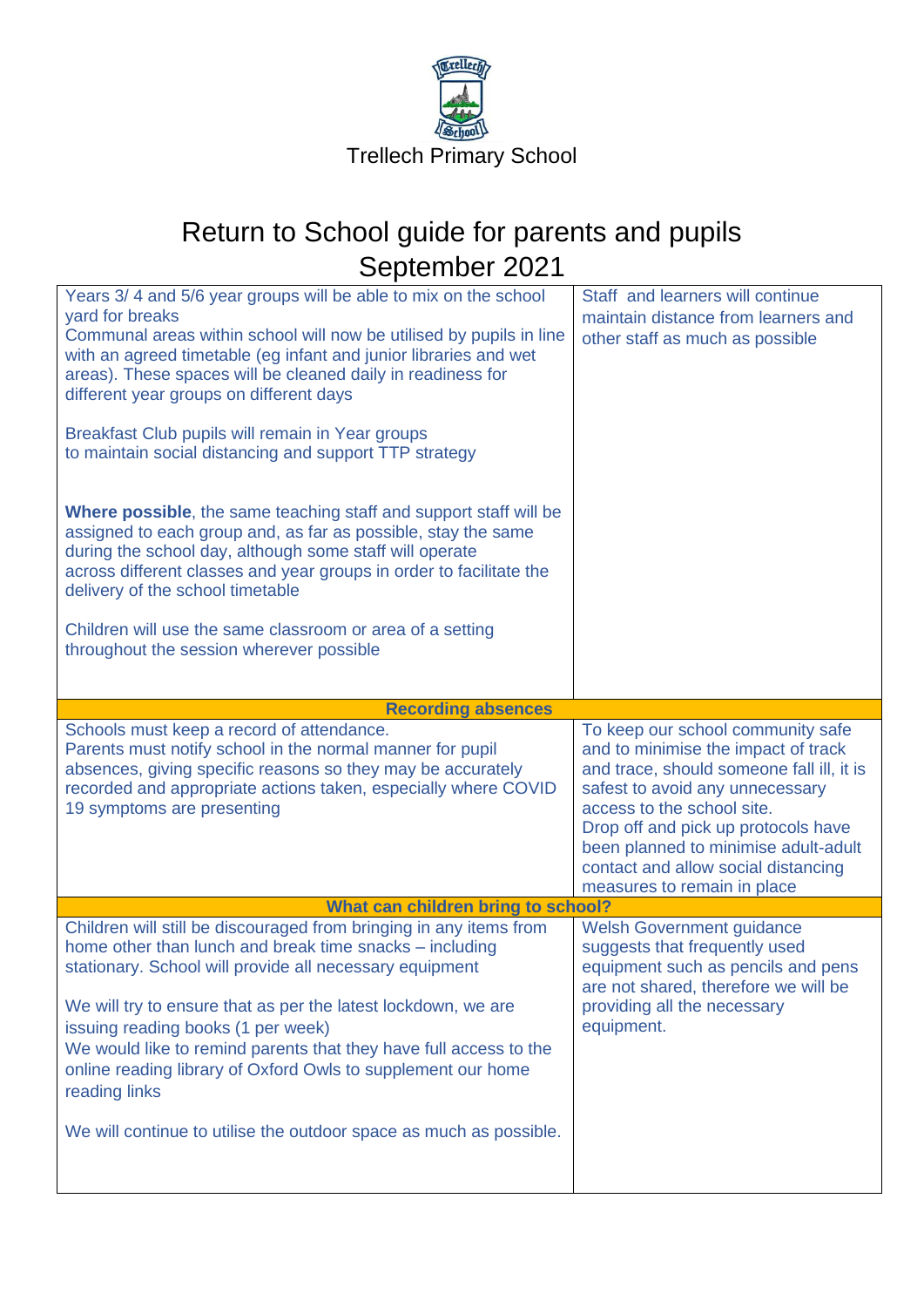

| Children will be expected to wear school uniform and school<br>shoes on their return to school in September 21<br>Parents are responsible for ensuring children have sun protection<br>- hats and sun cream. This must be applied before coming to<br>school                                                                                                                                                                                                                                                                                                                                                                        | Continued enhanced cleaning,<br>including frequently touched surfaces,<br>using standard products such as<br>detergent will take place.                                                                                                                                                                            |
|-------------------------------------------------------------------------------------------------------------------------------------------------------------------------------------------------------------------------------------------------------------------------------------------------------------------------------------------------------------------------------------------------------------------------------------------------------------------------------------------------------------------------------------------------------------------------------------------------------------------------------------|--------------------------------------------------------------------------------------------------------------------------------------------------------------------------------------------------------------------------------------------------------------------------------------------------------------------|
| <b>PE kits</b><br>All Foundation Phase children to have a PE Kit with trainers for<br>the outdoors and a sweatshirt, in case of cold weather that<br>remains in school each day.<br>We will continue to require pupils in KS2 are asked to come to<br>school dressed in their PE Kits on the days identified by your<br>class teacher. This will help us manage changing in reduced<br>spaces, whilst keeping everybody safe.<br>If possible, a pair of outdoor shoes/ trainers is to remain in school<br>in case of forgotten kits and for any additional outdoor sessions                                                         | Welsh Government encourage all<br>schools to return to their usual uniform<br>policies. Uniform can play a valuable<br>role in contributing to the ethos of a<br>school and setting an appropriate<br>tone.                                                                                                        |
| We will make use of the the hall for drama and PE sessions<br>ensuring any shared equipment is fully sanitised.<br>No two groups will be allowed in the hall for PE on the same day<br>initially, whilst we evaluate the impact of releasing other                                                                                                                                                                                                                                                                                                                                                                                  | As part of the operational guidance,<br>we are required to access the                                                                                                                                                                                                                                              |
| restrictions                                                                                                                                                                                                                                                                                                                                                                                                                                                                                                                                                                                                                        | outdoors as much as possible                                                                                                                                                                                                                                                                                       |
|                                                                                                                                                                                                                                                                                                                                                                                                                                                                                                                                                                                                                                     |                                                                                                                                                                                                                                                                                                                    |
| How will we be keeping our children safe?<br>All staff and children are expected to continue to follow the rules<br>for hygiene<br>1. frequently wash their hands with soap and water<br>for 20 seconds and dry thoroughly;<br>2. clean their hands on arrival at school, before and<br>after eating, and after sneezing or coughing;<br>3.avoid touching their mouth, eyes and nose<br>$\bullet$<br>4.use a tissue or elbow to cough or sneeze and<br>$\bullet$<br>use bins for tissue waste ('catch it, bin it, kill it').<br>5. Children will not be allowed to bring their own<br>hand sanitisers and/or hand cream into school | To ensure that those entering the<br>school are symptom free in order to<br>minimise the risk of spreading<br>infection or a track and trace<br>procedure if necessary<br>National guidance states the<br>importance of following these<br>measures in order of minimise and<br>reduce the risk of spreading germs |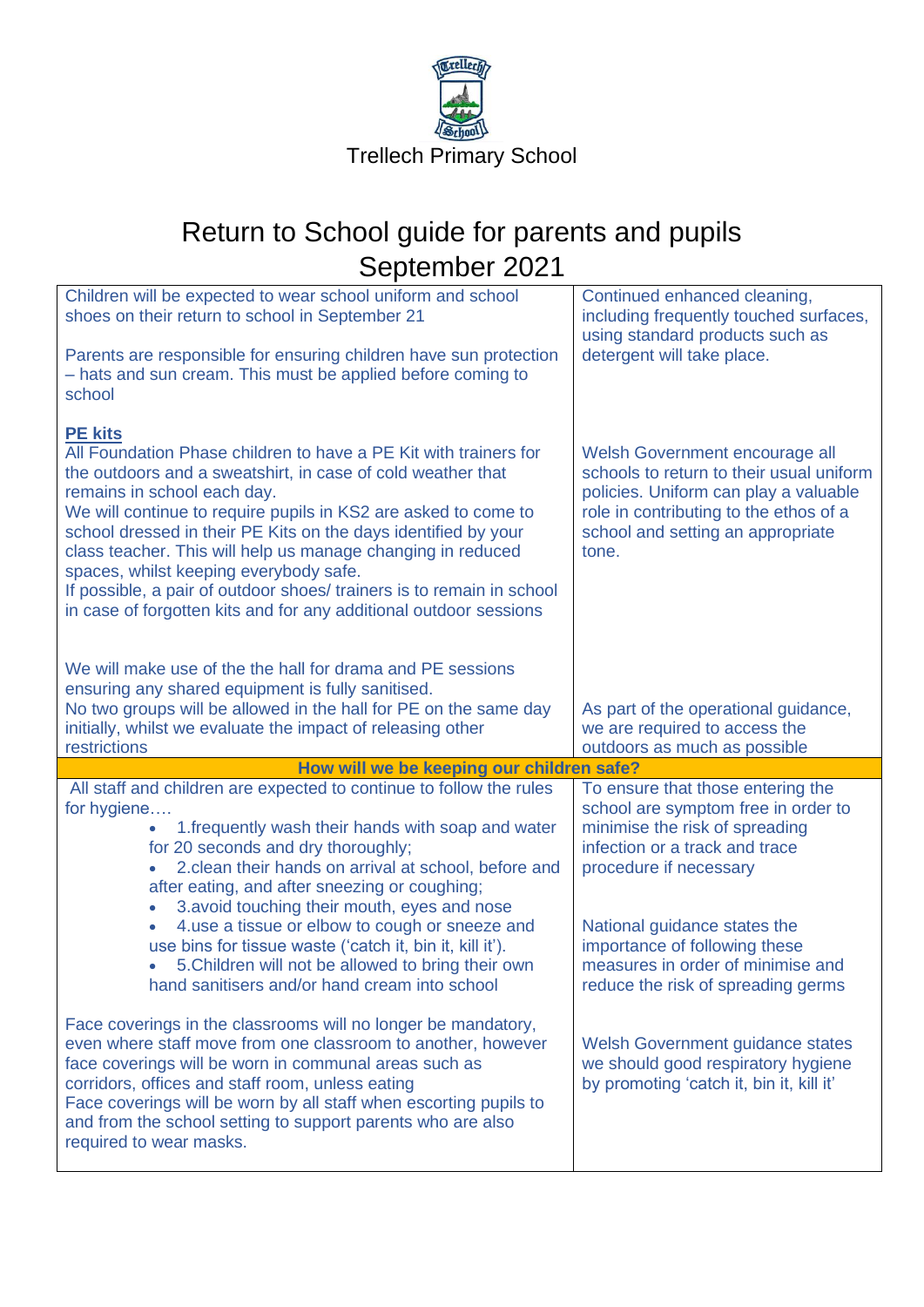

| We will continue to celebrate whole school through virtual<br>meetings and collective worship time.<br><b>Staff</b><br>Where required, staff will be wearing 3 layered masks as specified<br>by World Health Organisation (WHO)<br>LFD testing will be required for all staff on return to school<br>All staff understand and follow the guidance for signs of ill health by<br>taking the actions listed below.<br>Minimise contact with individuals who are unwell by<br>ensuring that those who have COVID-19 symptoms, or who<br>have someone in their household who does, do not attend<br>school.<br>Under no circumstances should learners or staff attend<br>schools/setting if they:<br>feel unwell;<br><b>of</b><br>have<br>$\bullet$<br>any<br>the three cardinal symptoms of COVID-19<br>(a new<br>continuous cough; fever or loss of taste or smell)<br>Anyone displaying symptoms of COVID-19 should<br>stay at home and begin to self-isolate while making<br>arrangements to be PCR tested. If the test result is<br>negative the individual with symptoms will not be<br>required to complete the full 10 days self-isolation period.<br>School will enable any employee or pupil to self -<br>isolate if they have tested positive for COVID 19, live in<br>a household where another member has tested positive for<br>COVID 19 or has COVID19 symptoms or has been notified<br>by TTP that they are a close contact of someone who has<br>tested positive for COVID 19 or | Contact groups should be kept apart<br>wherever possible<br>This is in line with the school's Risk<br>Assessment and WG guidance that<br>Masks should be worn in classrooms;<br>however this may have a significant<br>negative impact on learning in<br>Foundation Phase classes and so in<br>'circumstances involving direct<br>teaching, staff will not be required to<br>wear masks'. They may of continue to<br>do so at their own discretion |
|-----------------------------------------------------------------------------------------------------------------------------------------------------------------------------------------------------------------------------------------------------------------------------------------------------------------------------------------------------------------------------------------------------------------------------------------------------------------------------------------------------------------------------------------------------------------------------------------------------------------------------------------------------------------------------------------------------------------------------------------------------------------------------------------------------------------------------------------------------------------------------------------------------------------------------------------------------------------------------------------------------------------------------------------------------------------------------------------------------------------------------------------------------------------------------------------------------------------------------------------------------------------------------------------------------------------------------------------------------------------------------------------------------------------------------------------------------------------------------------------------|----------------------------------------------------------------------------------------------------------------------------------------------------------------------------------------------------------------------------------------------------------------------------------------------------------------------------------------------------------------------------------------------------------------------------------------------------|
|                                                                                                                                                                                                                                                                                                                                                                                                                                                                                                                                                                                                                                                                                                                                                                                                                                                                                                                                                                                                                                                                                                                                                                                                                                                                                                                                                                                                                                                                                               |                                                                                                                                                                                                                                                                                                                                                                                                                                                    |
| <b>Breakfast Club and After School Care</b><br>Breakfast Club will run from 8.00am until 9.00am as per normal                                                                                                                                                                                                                                                                                                                                                                                                                                                                                                                                                                                                                                                                                                                                                                                                                                                                                                                                                                                                                                                                                                                                                                                                                                                                                                                                                                                 | It is recognised that schools will need                                                                                                                                                                                                                                                                                                                                                                                                            |
| systems and routines<br>Payments for the childcare element of Breakfast Club will revert to<br>normal circumstances, through Parentpay.                                                                                                                                                                                                                                                                                                                                                                                                                                                                                                                                                                                                                                                                                                                                                                                                                                                                                                                                                                                                                                                                                                                                                                                                                                                                                                                                                       | to respond flexibly to extending the<br>school day for wrap around care and<br>build up the provision, being mindful<br>that the facility will be offered across<br>year groups                                                                                                                                                                                                                                                                    |
| We will not be in a position to serve any food after 8.40am so<br>please ensure that children are in by this time at the latest.<br>Breakfast Club drop off is at the side entrance to main school hall.                                                                                                                                                                                                                                                                                                                                                                                                                                                                                                                                                                                                                                                                                                                                                                                                                                                                                                                                                                                                                                                                                                                                                                                                                                                                                      |                                                                                                                                                                                                                                                                                                                                                                                                                                                    |
| After School Care will continue to be provided by Playworks from<br>3.30pm until 6.00p in line with their Risk Assessment<br>Please contact Playworks directly to book slots.                                                                                                                                                                                                                                                                                                                                                                                                                                                                                                                                                                                                                                                                                                                                                                                                                                                                                                                                                                                                                                                                                                                                                                                                                                                                                                                 |                                                                                                                                                                                                                                                                                                                                                                                                                                                    |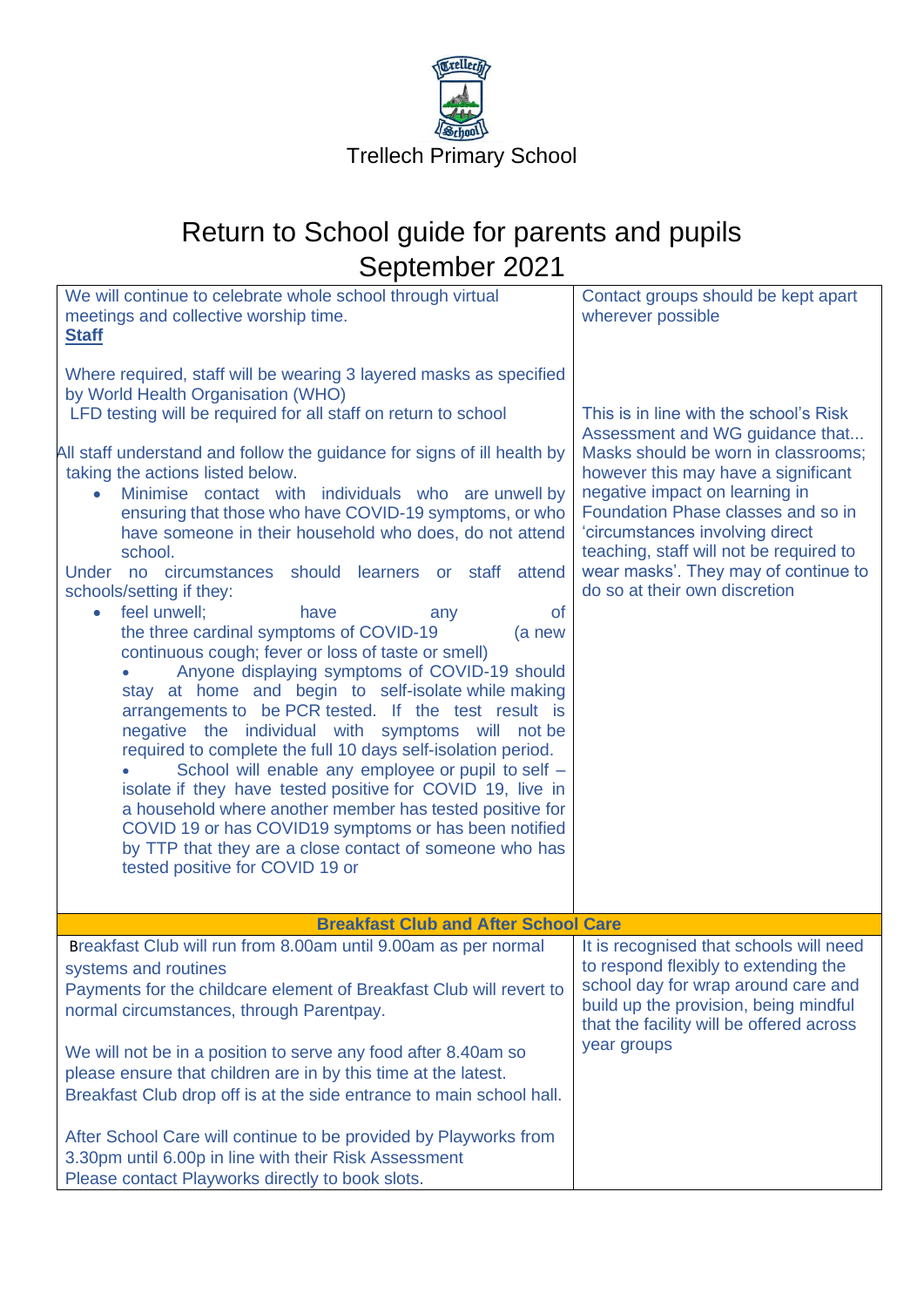

| <b>Protective Measures</b>                                                                                                                                                                                                                                                                                                                                                                                                                                                                                                                                                                                                                                                                                                                                                             |                                                                                                                                                                                                                                                                                                                                                                                                                                                                                                                                                                                                                                                                      |
|----------------------------------------------------------------------------------------------------------------------------------------------------------------------------------------------------------------------------------------------------------------------------------------------------------------------------------------------------------------------------------------------------------------------------------------------------------------------------------------------------------------------------------------------------------------------------------------------------------------------------------------------------------------------------------------------------------------------------------------------------------------------------------------|----------------------------------------------------------------------------------------------------------------------------------------------------------------------------------------------------------------------------------------------------------------------------------------------------------------------------------------------------------------------------------------------------------------------------------------------------------------------------------------------------------------------------------------------------------------------------------------------------------------------------------------------------------------------|
| We will establish a safe environment by:                                                                                                                                                                                                                                                                                                                                                                                                                                                                                                                                                                                                                                                                                                                                               |                                                                                                                                                                                                                                                                                                                                                                                                                                                                                                                                                                                                                                                                      |
| Following our hygiene practices as detailed further on in this<br>guidance                                                                                                                                                                                                                                                                                                                                                                                                                                                                                                                                                                                                                                                                                                             |                                                                                                                                                                                                                                                                                                                                                                                                                                                                                                                                                                                                                                                                      |
| Engaging with the WG Test, Trace, Protect strategy                                                                                                                                                                                                                                                                                                                                                                                                                                                                                                                                                                                                                                                                                                                                     |                                                                                                                                                                                                                                                                                                                                                                                                                                                                                                                                                                                                                                                                      |
| Minimising contact with individuals who are unwell by ensuring<br>that those who have COVID-19 symptoms or who have someone<br>in their household who does, do not attend school                                                                                                                                                                                                                                                                                                                                                                                                                                                                                                                                                                                                       |                                                                                                                                                                                                                                                                                                                                                                                                                                                                                                                                                                                                                                                                      |
| Continuing with our one- way system throughout the school                                                                                                                                                                                                                                                                                                                                                                                                                                                                                                                                                                                                                                                                                                                              |                                                                                                                                                                                                                                                                                                                                                                                                                                                                                                                                                                                                                                                                      |
| the hand sanitiser and washing hands regularly                                                                                                                                                                                                                                                                                                                                                                                                                                                                                                                                                                                                                                                                                                                                         |                                                                                                                                                                                                                                                                                                                                                                                                                                                                                                                                                                                                                                                                      |
| What do we do if a child or staff member becomes unwell whilst in school?                                                                                                                                                                                                                                                                                                                                                                                                                                                                                                                                                                                                                                                                                                              |                                                                                                                                                                                                                                                                                                                                                                                                                                                                                                                                                                                                                                                                      |
| Any child who displays signs of being unwell is immediately<br>referred to the Headteacher or designated member of staff<br>While waiting to be collected, children will be supervised near the<br>medical room to ensure social distancing is maintained<br>Children displaying symptoms of coronavirus do not come in to<br>contact with other children and as few staff as possible, whilst still<br>ensuring the safety of all<br>The relevant member of staff calls for emergency assistance<br>immediately if the child's symptoms worsen<br>The parents of unwell children are informed as soon as possible<br>of the situation by a relevant member of staff.<br>Areas used by unwell children who need to go home are<br>thoroughly cleaned as soon as possible, once vacated | We are expecting parents of children<br>and staff who display symptoms to<br>arrange for testing immediately.<br>If the test is negative, the individual<br>can return to school.<br>If the test is positive, we expect the<br>learner or staff member to self-isolate<br>in line with current advice.<br>If any household member displays<br>symptoms, then we expect the child or<br>staff member to remain at home as<br>along as advised by TTP. This helps<br>to minimise the risk of transmission<br>between groups and limits the impact<br>of any self-isolation required due to a<br>staff member or a pupil testing<br>positive under Test, Trace, Protect |
| If unwell children are waiting to go home, toilets are to be cleaned<br>immediately after use and then thoroughly cleaned at the end of<br>the session<br>Anyone displaying symptoms of COVID-19 will be sent home to<br>begin self-isolation and arrange a Covid test. Following a positive<br>result, they must isolate for 14 days and the school will fully<br>engage the Test, Trace, Protect Strategy.                                                                                                                                                                                                                                                                                                                                                                           | strategy                                                                                                                                                                                                                                                                                                                                                                                                                                                                                                                                                                                                                                                             |